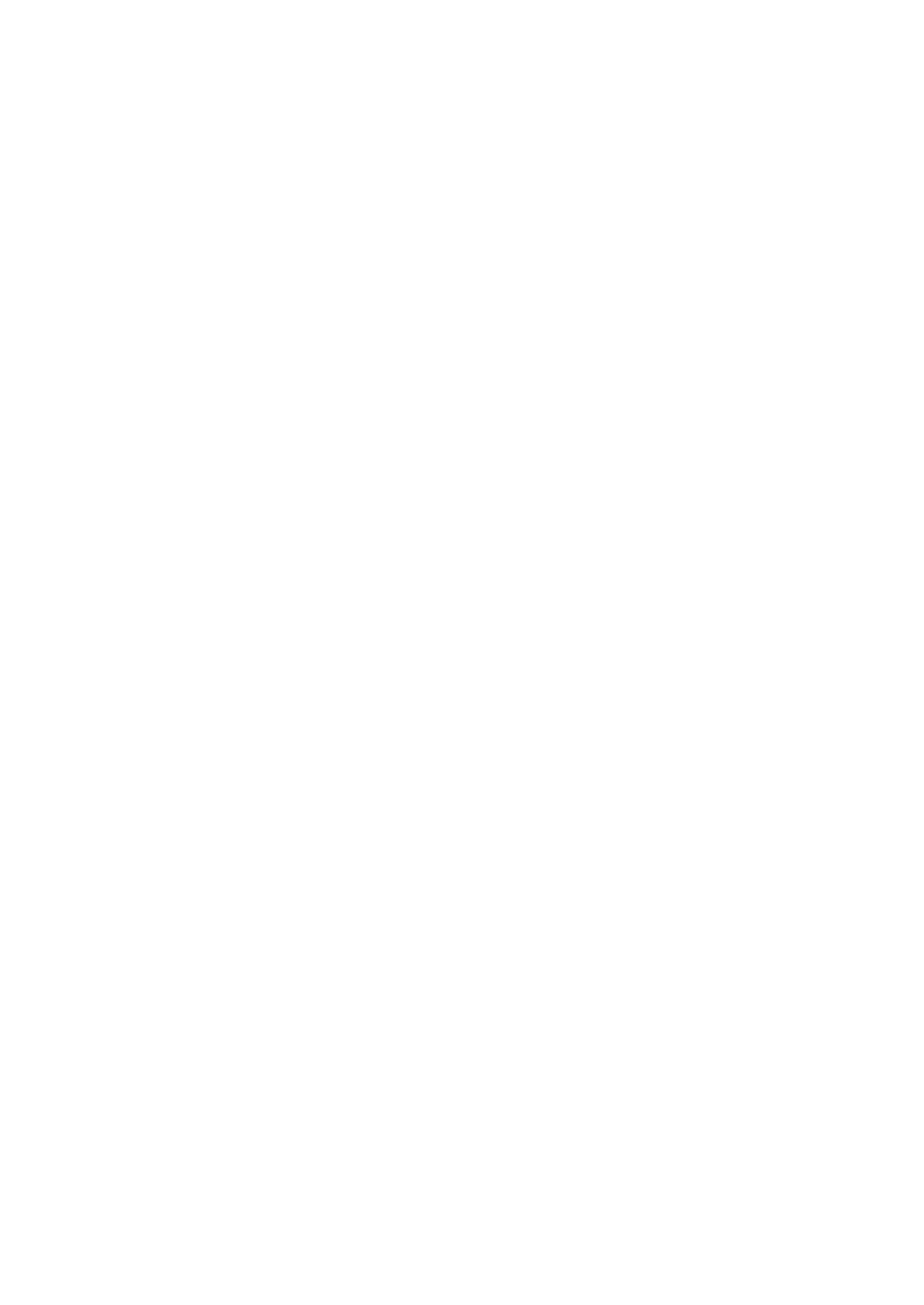

Date

The Hon Bob Debus MP Attorney General Level 36, Governor Macquarie Tower 1 Farrer Place SYDNEY NSW 2000

Dear Mr Attorney

# **2005 – 2006 Annual Report**

Pursuant to section 17 of the *Public Defenders Act 1995,* I am pleased to forward the Public Defenders report for the year ending 30 June 2006 for tabling in Parliament.

Yours sincerely

Peter Zahra SC Senior Public Defender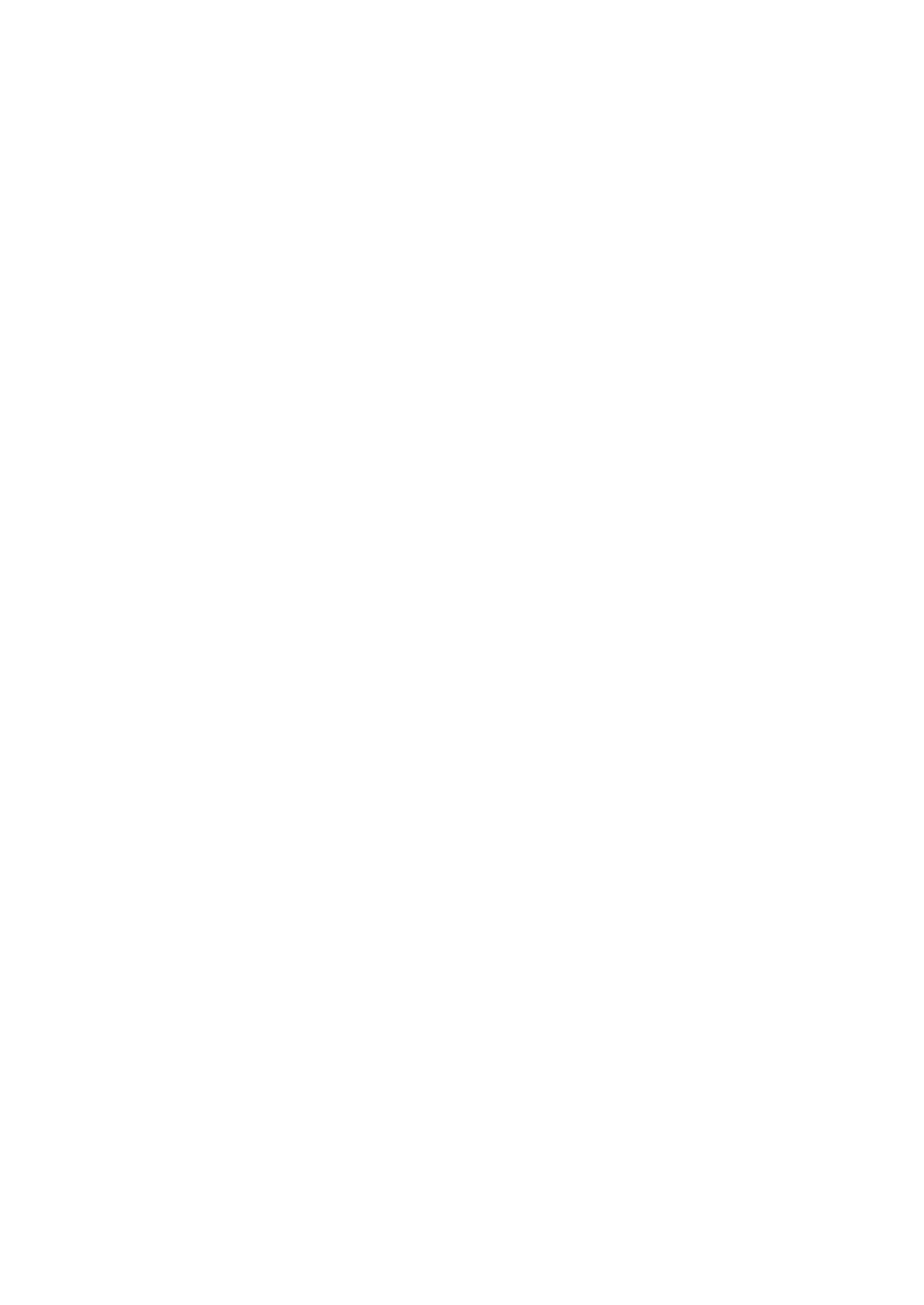# **Table of Contents**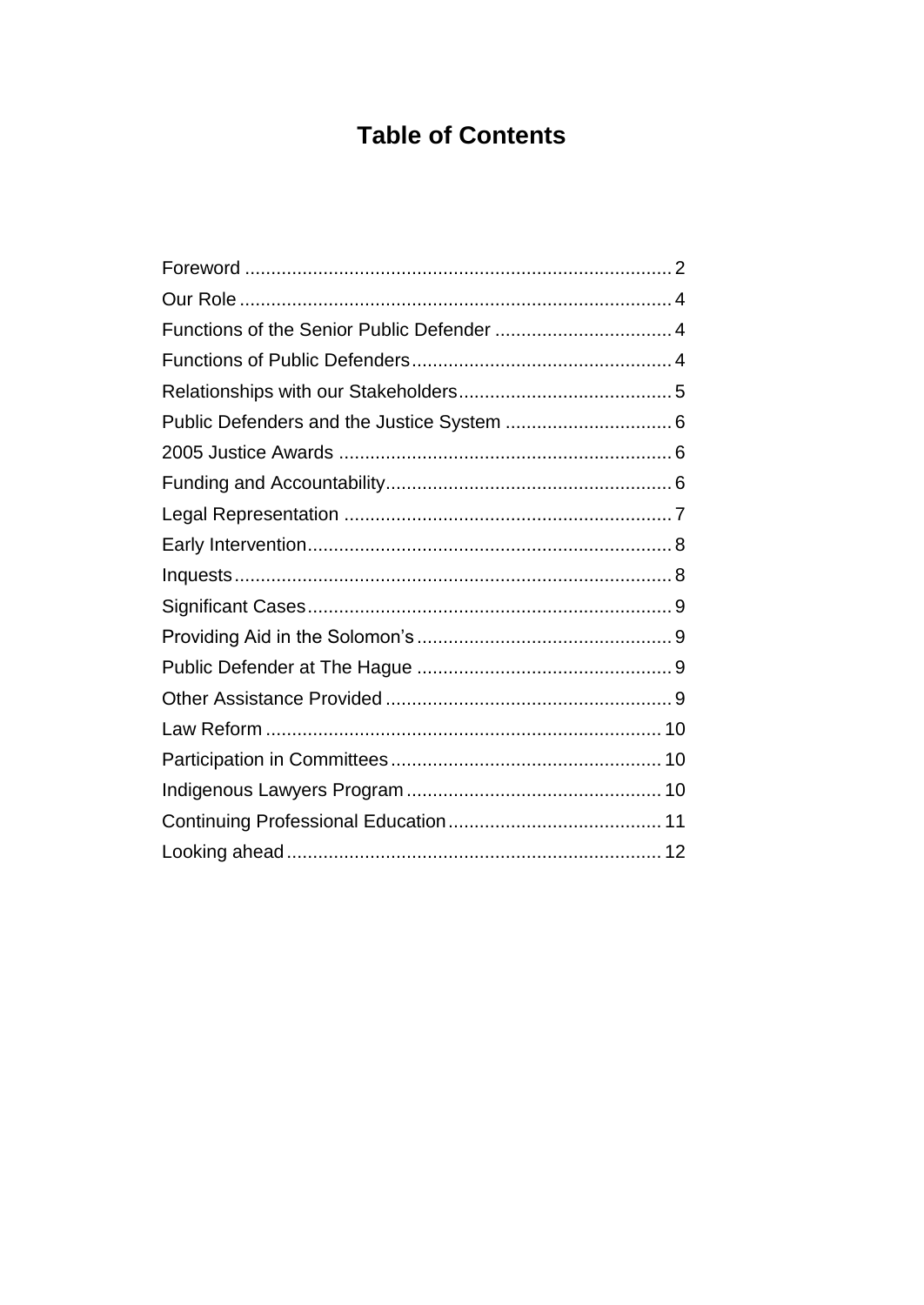# <span id="page-5-0"></span>**Foreword**

Through the past year we have demonstrated success in achieving our essential purpose of providing eligible accused persons with high quality legal representation. In this reporting period a survey of NSW Legal Aid Commission (LAC) solicitors who frequently instruct Public Defenders revealed high levels of satisfaction with our service.

In addition, frequent informal comments by members of the judiciary and criminal law practitioners, including Crown Prosecutors, continue to highlight the impressive advocacy skills and professionalism of Public Defenders.

We have continued to cover the majority of regional District Courts (about 85%) as well as maintaining a comprehensive service within the metropolitan area. Our focus in terms of providing value for expenditure continues to be on the more serious and complex matters at the higher jurisdictional levels, with several Public Defenders acting in a number of lengthy and often high profile criminal trials. Supreme Court matters, High Court and Court of Criminal Appeal cases form a large part of our practice.

Service Level Agreements (SLA's) have again been negotiated with the LAC. Having in former years concluded agreements with the several separate Aboriginal Legal Services, an agreement has now also been settled with the successor single Aboriginal Legal Service (NSW/ACT) Limited (ALS). The terms of all these agreements determine on an annual basis the mutually identified priorities to be set, in order to ensure the most cost – effective use of our necessarily limited Public Defender resources. The individual agreements are monitored and reviewed throughout their currency. Where necessary, the terms of the agreements or the appended schedules noting specific allocations of counsel to Courts or areas of work are adjusted by the parties at intervals through the year. The review mechanism assists in maintaining a responsive and cooperative working relationship with both the LAC and ALS.

A strategic template that is inherent in each SLA focuses on the efficient use of Public Defenders as a valuable resource by emphasis on the following high value aspects of our work. This may be expressed in the following policy priorities:

- The use of Public Defenders in the advising and appearing in matters being considered for appeals to the High Court of Australia or in the Court of Criminal Appeal.
- The use of Public Defenders in very complex and difficult trials in the Supreme Court, in the main relating to charges of murder.
- The use of Public Defenders to be multi-briefed at regional centres in the circuits of the District Court and in longer, more complex trials in the District Court generally.
- Early intervention in advising at the earliest stage, with respect to all of the above areas.

The above priorities are simply reflective of an appreciation that Public Defenders are a relatively small group of very experienced counsel, including seven Senior Counsel at the time of writing. As a valuable asset to the justice system this limited resource is to be utilised with a continuing concern for providing maximum value to the community. To this end, implementation and planning under the SLA's is assisted greatly by our formal and informal contacts maintained with heads of jurisdiction and senior court administrators and by active membership of the listing and users committees of the District and Supreme Courts. We regard it as essential that we remain aware of listing trends and workload within jurisdictions. This assists in meeting the changing needs of the SLA partners and other stakeholders. This approach recognises our capacity to make a whole of system contribution to the justice system.

A major achievement over the last 12 months has been the implementation of early intervention strategies. Pursuant to this strategy we increasingly work with the LAC and the ALS to identify complex and serious matters that would benefit from the involvement of a Public Defender at the earliest opportunity.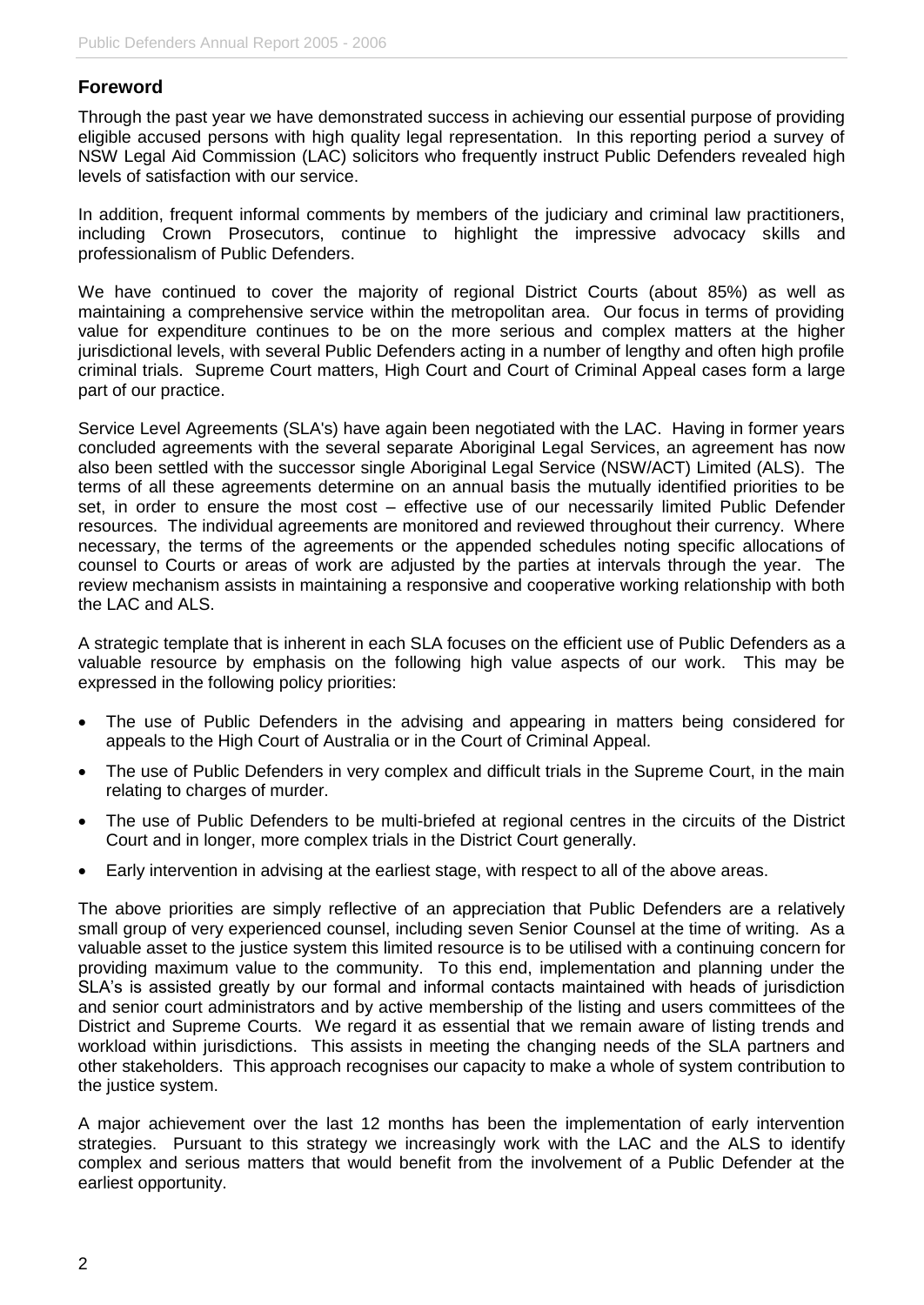The early intervention system has worked particularly well in regional areas where a nominated Public Defender is assigned to cover a designated District Court circuit. By building strong working relationships with the local profession and the judiciary, Public Defenders are able to identify matters in the Local and District Courts that can be dealt with expeditiously and with benefit to our clients.

A Public Defender may provide tactical advice to the solicitor appearing in a Local Court matter or provide representation in committal hearings for serious matters. In both cases, early intervention can be vital in ensuring the most favourable disposition of the matter can be achieved when the matter reaches a higher court. The energetic application of a Public Defender often means that a large number of matters can be brought to a favourable and timely outcome during the sittings. Apart from undoubted utility and cost saving for the administration of justice, the strategy's primary purpose and effect is to advance the interest of our clients.

Main-stream services outlined above are in addition to assistance, often provided by Public Defenders, including Senior Counsel on occasion, who make themselves available to respond to both formal written and informal telephone requests for assistance. Consistent with our charter and our role within the Bar, this assistance is provided to solicitors with carriage of legally aided matters and, in accord with a Bar tradition of tutelage and collegiate support, to any member of the Bar.

#### *In Memoriam*

On a sad note, I wish to pay tribute to Anthony Parker Public Defender, who died this year after a long illness. Tony had given 12 years tireless service as a Public Defender and continued in that role until shortly before his passing. Prior to his appointment he had given many more years as a true defender of aboriginal people before the Courts. Those of us who attended the funeral service for Tony held at the Bar's parish church were moved and impressed by the many tributes to Tony as a Public Defender and as a dedicated leader in the early development of legal services for aboriginal people throughout the State.

In June, many Public Defenders attended a memorial dinner in honour of Terry Keaney, who had passed away suddenly as he was about to commence duties with us an acting Public Defender in July 2005. As Senior Public Defender I was privileged to be master of ceremonies for the evening at which the distinguished lawyer Father Frank Brennan spoke. The inaugural annual award for excellence in the representation of disadvantaged persons was presented to Mr Tim Heenan solicitor.

Our greatest strength continues to be in the collegiate support that we provide for each other and the individual commitment of Public Defenders in fulfilling their duties as advocates for socially and economically disadvantaged people.

I am immensely proud of all Public Defenders who have worked extremely hard this year.

Peter Zahra SC Senior Public Defender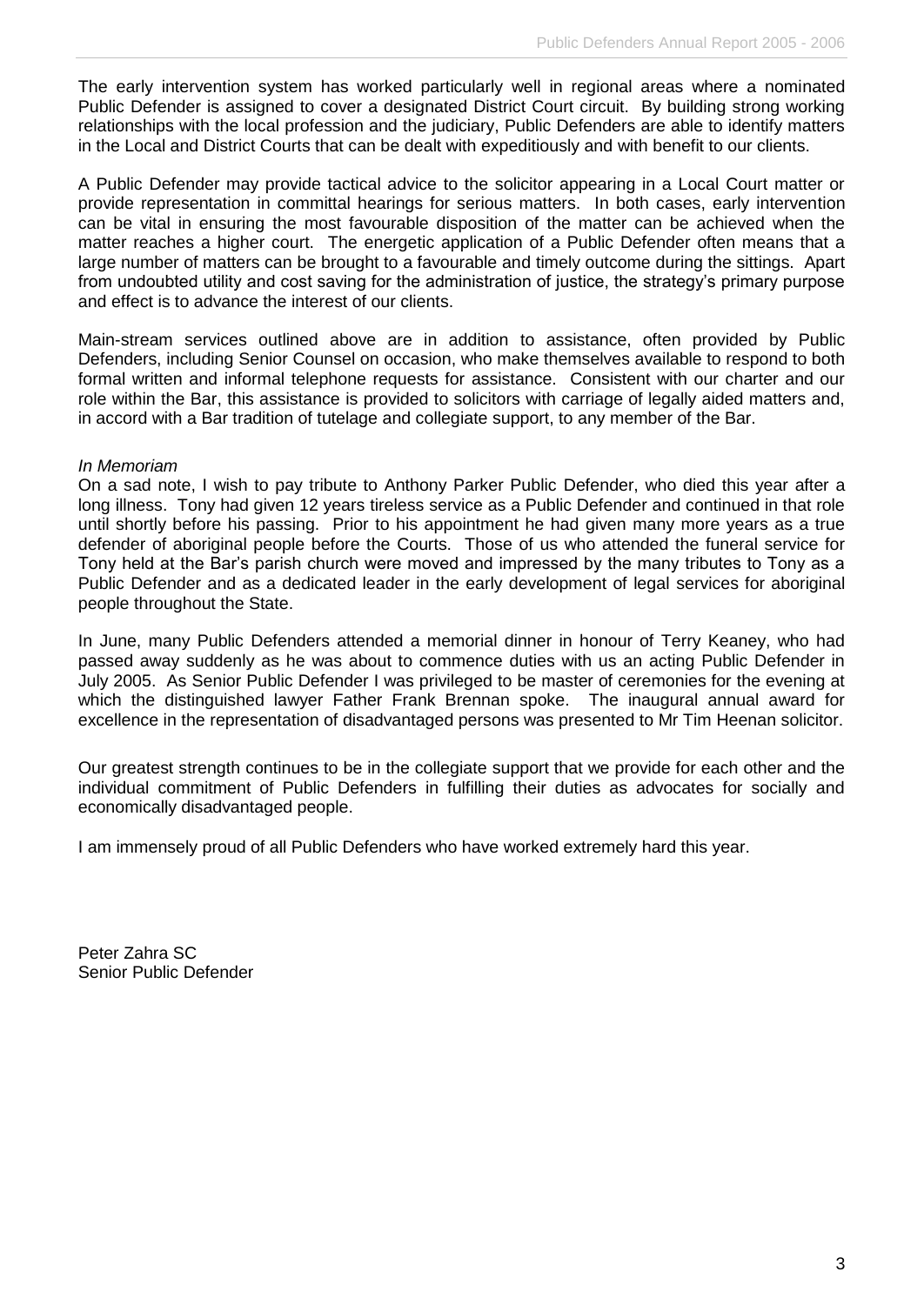#### <span id="page-7-0"></span>**Our Role**

Public Defenders are barristers and active members of the New South Wales Bar Association. All Public Defenders are appointed by the Governor in Council and hold office as Public Defenders pursuant to the *Public Defenders Act 1995.* The Senior and Deputy Senior Public Defenders are additionally appointed to those offices for set but renewable terms. All Public Defenders are independent statutory officers. The terms of appointment under the *Public Defenders Act 1995* ensure they are able to perform their duties as barristers independently of government or any other direction. Although subject to direction by the Senior Public Defender as to administrative matters, including the efficient disposition of work, they enjoy complete statutorily entrenched independence in the conduct of their professional practice.

Pursuant to the Act, our principal duties lie in the representation of legally assisted people charged with serious criminal offences and who have been granted legal aid by the LAC, ALS or community legal centre.

As barristers, the Public Defenders operate in a manner conforming to the rules and customs of the New South Wales Bar. The head of Chambers is the Senior Public Defender. We are bound by the Bar Rules and subject to the same disciplinary regime in relation to professional conduct as other counsel.

#### <span id="page-7-1"></span>**Functions of the Senior Public Defender**

The Senior Public Defender is responsible to the Attorney General for the due exercise of his functions under the Act. Those functions are set out in detail in Section 8 (1) and include**:**

- The making of arrangements and giving of directions to ensure the effective and efficient conduct of Public Defenders' work;
- Providing advice, assistance to Public Defenders and monitoring their work;
- Consulting with the Legal Aid Commission and community legal centres including the Aboriginal Legal Service (NSW/ACT) Limited on the provision of legal assistance to legally assisted persons; and
- To advise the Attorney General on law reform.

Three Deputy Senior Public Defenders assist the Senior Public Defender in his duties.

#### <span id="page-7-2"></span>**Functions of Public Defenders**

The functions of a Public Defender are set out at Section 10 of the Act and include:

- Advising and appearing in criminal proceedings;
- Advising on matters referred by the Senior Public Defender;
- Carrying out other related functions as may be specified by the Attorney General in consultation with the senior Public Defender; and
- Providing representation in Parole Board and Mental Health Act proceedings and related matters.

The Senior Public Defender may also establish written guidelines on the exercise of the above functions by the Public Defenders.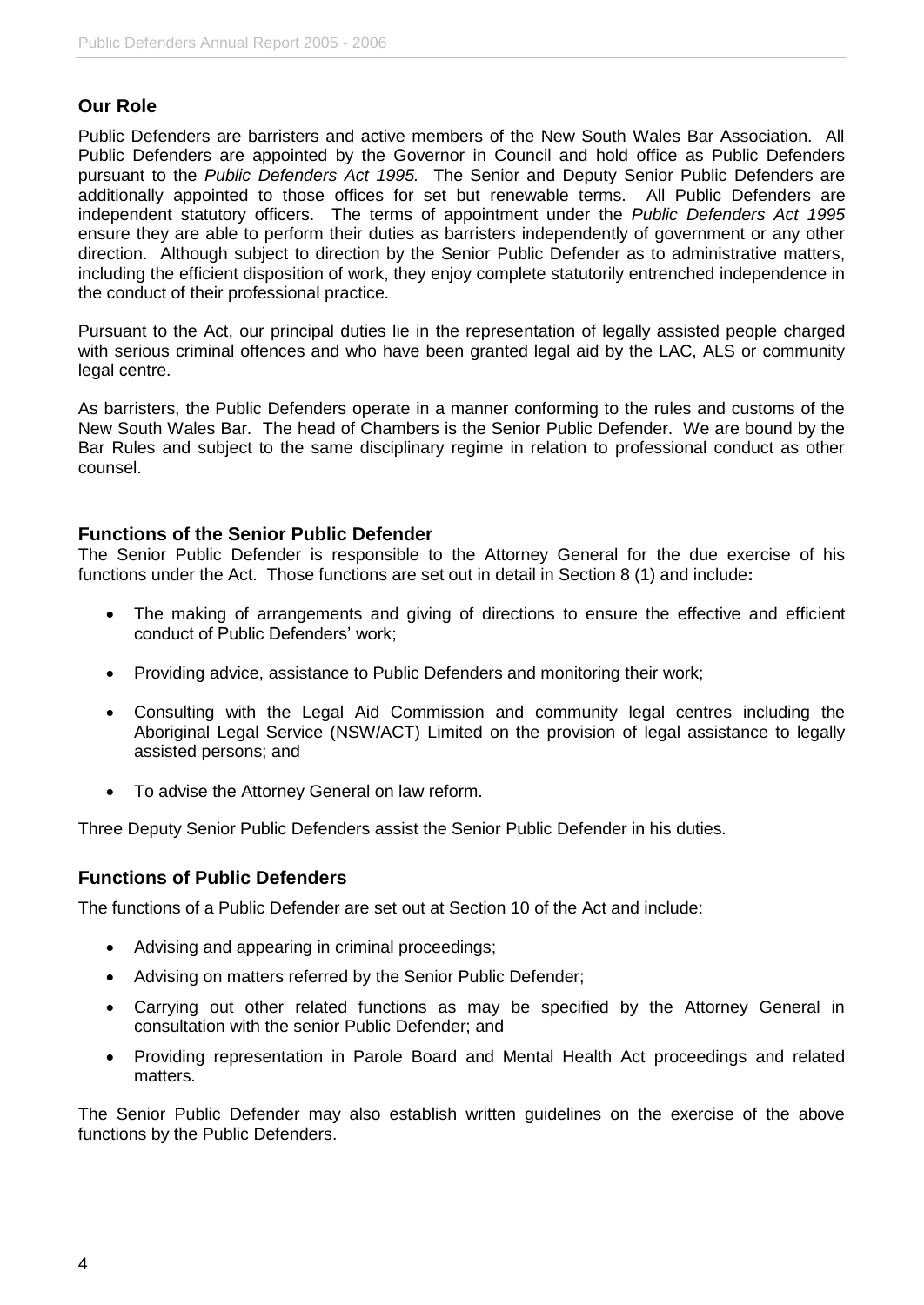

# <span id="page-8-0"></span>**Relationships with our Stakeholders**

Public Defenders continue to work closely with the LAC and the ALS in setting priorities for the disposition of our work throughout NSW.

Formal arrangements for access to our services are contained in SLA's negotiated annually with these organisations. These agreements set a framework for the types of work undertaken by Public Defenders with priority given to the more serious and complex matters, such as appellate work and Supreme Court trials. By focussing on these high – cost matters, Public Defender services are used in the most efficient and effective manner.

The SLA's also set out the regional and metropolitan sittings of the Supreme and District Courts covered by Public Defenders. We aim to balance our resources to ensure that regional and remote communities have equal access to the Public Defenders whenever possible.

We are able to maintain a ratio of about 60:40% of matters completed in metropolitan and regional courts each year, covering approximately 85% of regional court sittings.

Negotiations with the ALS (formerly the Coalition of Aboriginal Legal Services) were delayed this financial year as the ALS was required to tender its services under the revised Federal Government aboriginal legal service funding arrangements. This process and the subsequent restructure of the ALS delayed the finalisation of the current SLA. However, negotiations undertaken within the review period indicate that the current agreement will continue in a similar manner to previous years.

An added benefit of the SLA's is that they enhance the level of communication between the parties. The agreements require regular consultation, which helps maintain strong relationships with our stakeholders.

Some funding is provided under each agreement. This is detailed at page 8.

Full details of the current SLA's can be viewed at the Public Defenders website.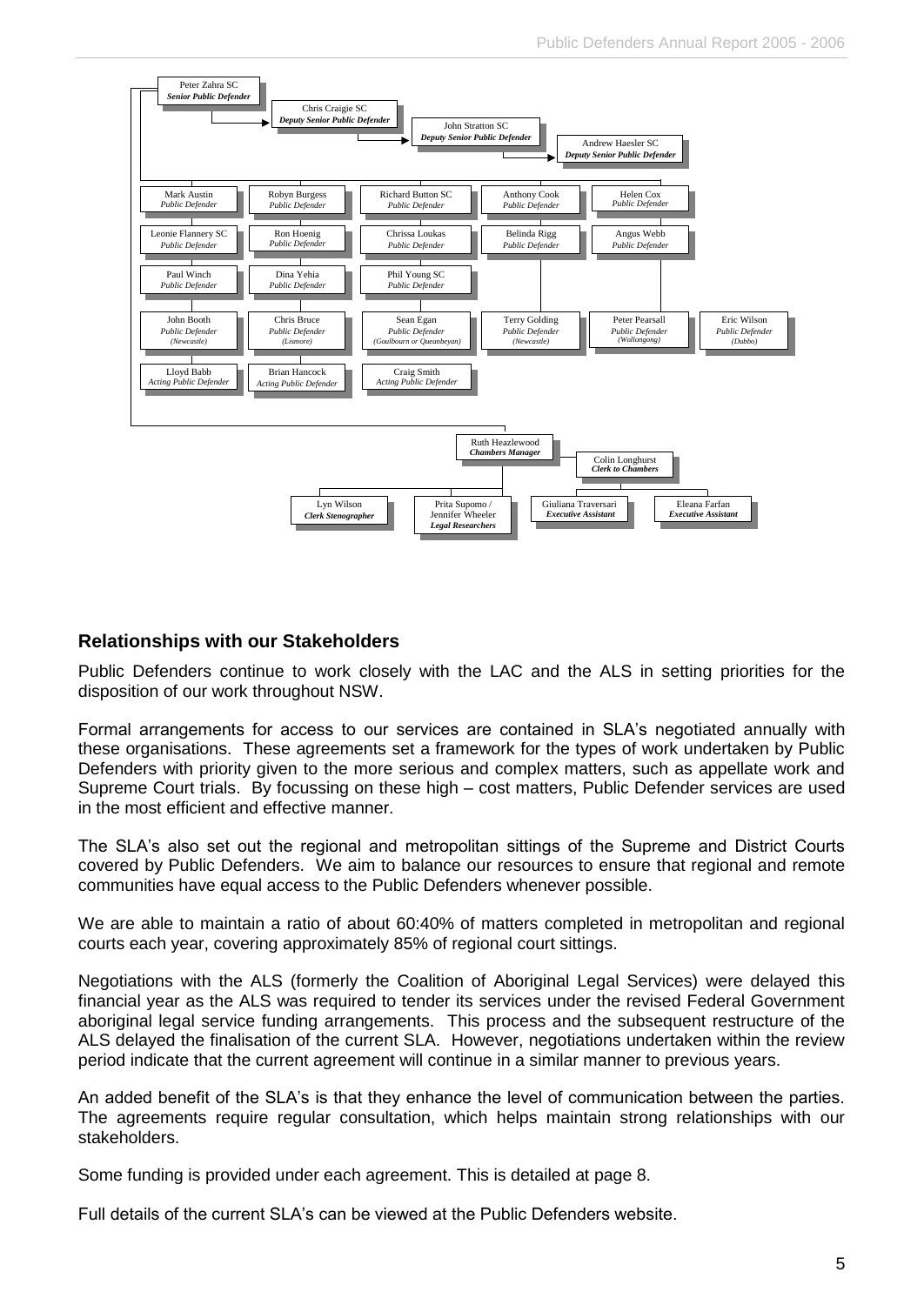#### <span id="page-9-0"></span>**Public Defenders and the Justice System**

The Senior Public Defender and Deputy Senior Public Defenders participate in the District and Supreme Court User groups. We are particularly concerned that the listing of matters enables the most efficient use of Public Defenders in metropolitan and regional District courts. By maintaining good working relationships with the court's administration and other participants we are able to effectively manage the placement of Public Defenders where they are likely to be of the greatest utility.

This issue will become even more pressing with the opening of the new courts at Parramatta in 2007- 08. It is intended that Public Defenders will have a strong presence at the new courts however, we need to ensure that our time there is used to the best advantage of all our stakeholders. Planning for this expansion of services in western Sydney will be a priority for our 2007-08 Business Plan.

#### <span id="page-9-1"></span>**2005 Justice Awards**

Two Public Defenders, Robyn Burgess and the late Anthony Parker were nominated for the Justice Medal in the 2005 Law and Justice Foundation Justice Awards.

The Justice Medal is awarded to an individual who demonstrates outstanding achievement in improving access to justice for socially and economically disadvantaged people. The nomination of both Public Defenders for this award is an honour in itself and is a tangible demonstration of the high regard in which they are held in the legal community.

#### <span id="page-9-2"></span>**Funding and Accountability**

#### *Funding*

The primary source of funding is the Attorney General's Department. The Public Defenders' budget for this financial year was \$6,205,034. This was the net position after adjustments were made for Crown liabilities and depreciation. Employee – related expenses represent about 85% of the total cost of services.

Additional revenue is derived from:

- The LAC providing \$579,000 under the current SLA;
- The Coalition of Aboriginal Legal Services, providing \$150,000 under the current SLA;
- Fees for the Public Defenders annual conference and other continuing legal education seminars; and
- Fees for use of Public Defenders' conference room.

The Public Defenders finances are managed by the Attorney General's Department and no separate accounting facility exists at Chambers.

(Full details of the Public Defenders' Budget are available from the Department).

#### *Accountability*

The Public Defenders are accountable to the Attorney General and his Department through the provision of standard quarterly reports on agreed performance indicators including human resources and financial information. We are also required to provide information for the Department's Annual Report.

Reports are also provided to the LAC on completed matters, including Commonwealth cases for which we receive separate funding under the SLA. Ad hoc reports may be provided to the ALS as requested.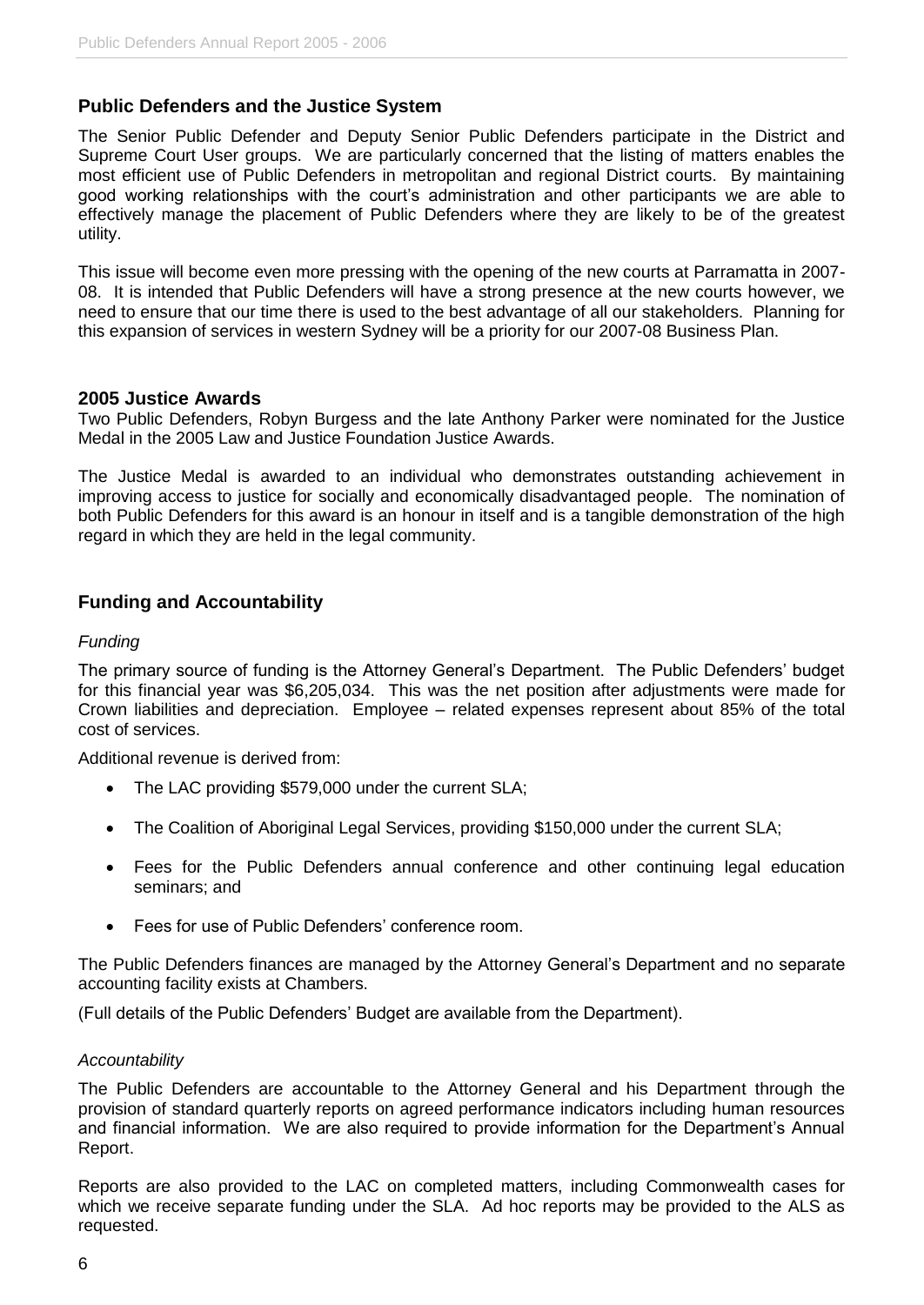The Public Defenders are not public servants under the *Public Sector Employment and Management Act 2002*. However, Public Defenders have adopted the administrative policies and procedures of the Department. Support staff are public servants and therefore bound by both the *Public Sector Employment and Management Act 2002* and *Public Finance and Audit Act 1983*. Senior clerks employed by Public Defenders are responsible for the day-to-day management of administrative and financial matters.

#### *Business Plan*

Improving our data systems has been a high priority for the last two years. Public Defenders staff have been working closely with the Information Services Branch of the Department to develop an online brief management system. The new system will allow for the booking of Public Defenders via a secure site on our web site and integrate our current databases onto one system.

Significant efficiencies will be achieved once the system is functional and it will also provide greater accuracy and make reporting and analysis of workflow much easier and faster. It appears that funding will be provided in the next financial year with an estimate of 6 –12 months before the new system is established.

# <span id="page-10-0"></span>**Legal Representation**

Our priorities for service are:

- Supreme Court trials;
- Long and/or complex District Court trials;
- Circuit work at nominated regional centres;
- Appellate work in the High Court and Court of Criminal Appeal; and
- Commonwealth matters.

This year we accepted 775 briefs and declined 904 matters. In most cases the reason for declining to accept a brief is insufficient capacity to provide a Public Defender in all matters. In other cases there may be a conflict of interest or other ethical consideration that prevents a Public Defender accepting the brief.

About 85% of our matters are briefed by the LAC, either by LAC staff or private solicitors under a grant of legal aid.

The ALS briefed Public Defenders in 13% of matters with community legal centres, the Crown Solicitors' Office, Solomon Islands Public Solicitor's Office and ALS Northern Territory briefing the balance (2%).

#### **Of the 979 matters completed:**

- District Court matters comprise 42%;
- Supreme Court 11%;
- High Court and CCA 39%; and
- Local, Coroner's and Children's Court's comprising 8% of finalised cases.

Nine matters involved cases running in excess of nine weeks, with Supreme Court matters taking up to 26% of the total number of days spent in court.

The increasing complexity of matters has resulted in considerable time being spent on case preparation. This complexity in part arises from the greater use of surveillance technology used by police, particularly in drug matters and the use of DNA and other forensic evidence in sexual assault and murder cases.

Preparation time alone amounted to 2,660 days in this financial year with 1,970 days spent in court.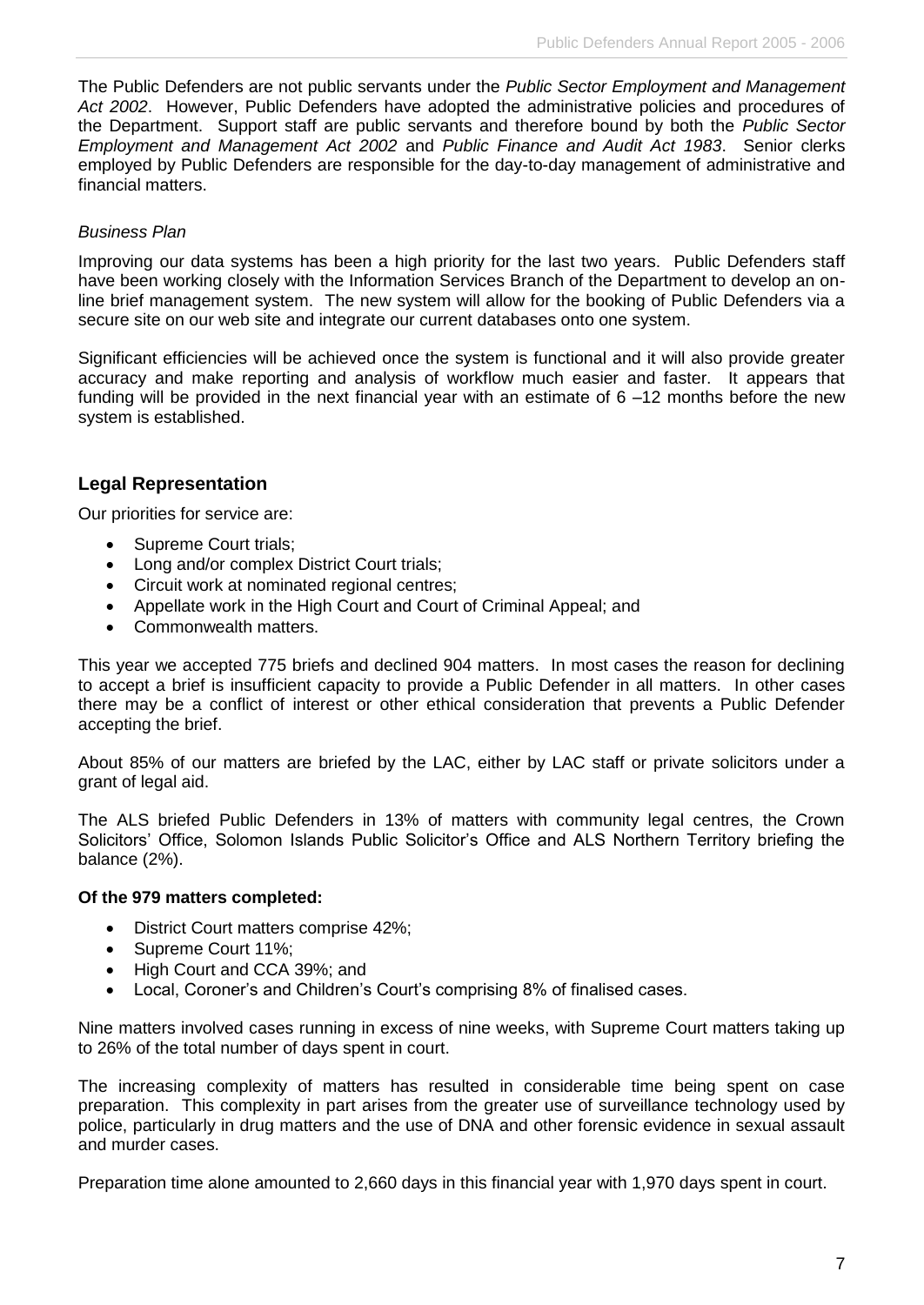These figures must be seen in the context that Public Defenders suffered significant staff shortages with the serious illness of at least two Public Defenders coupled with extended leave of one Public Defender, the resignation of another Public Defender and extended periods when vacant positions remained unfilled.

| <b>Matters Completed 2005-06</b>           |     |    |                     |
|--------------------------------------------|-----|----|---------------------|
| <b>State</b>                               |     |    | <b>Commonwealth</b> |
| High Court advices & appeals               | 23  |    | 3%                  |
| Court of Criminal Appeal advices & appeals | 326 | 26 | 36%                 |
| Supreme Court trial & sentence matters     | 101 | 4  | 11%                 |
| District Court trial & sentence matters    | 406 | 7  | 42%                 |
| Local Court committals & related matters   | 61  |    | 6.2%                |
| <b>Coroners Court</b>                      | 5   |    | 0.5%                |
| Children's Court                           | 13  |    | 1.3%                |
| <b>TOTAL</b>                               | 935 | 44 | 100%                |
|                                            |     |    |                     |

| <b>MATTERS</b><br><b>TOTAL</b> | u<br>ч.<br>ง เ ง |
|--------------------------------|------------------|
|--------------------------------|------------------|

# <span id="page-11-0"></span>**Early Intervention**

Public Defenders have worked closely with the LAC and ALS to involve Public Defenders from the very outset of the matter coming before the court in certain categories of offences such as murder, sexual assault and drug matters.

The benefits of this approach are manifold and include the earlier identification of contentious issues; refinement of charges to fit the available evidence; representation at committal hearings and ongoing advice to the instructing solicitor during the course of the matter. Maintaining the same counsel from charge to trial has distinct benefits for the client and the overall conduct of the matter, often resulting in reduced court time and the entering of pleas of guilty where appropriate an the earliest opportunity.

This model has been used to great effect at a number of regional court circuits this year. Ron Hoenig, the Public Defender assigned to Bega District Court sittings has worked hard to build effective working relationships with the Local Court magistrates, local lawyers and the DPP. As well as appearing in trials, he is able to appear at committal hearings and advise in serious Local Court matters with the result that a significant number of cases are finalised within the particular sitting. This in turn reduces the need for jury trials and matters being committed to the District Court for sentence. There are tangible benefits for the justice system in adopting this approach by reducing court sitting times and the need for jury trials.

<span id="page-11-1"></span>Similar schemes operate at other regional courts such as Bathurst, Queanbeyan and Wagga.

#### **Inquests**

Public Defenders appear in inquests at the request of the Crown Solicitor and the LAC. This year we provided representation in five coronial inquests. We expect this number will increase next year with the recent establishment of the LAC specialist coronial unit.

<span id="page-11-2"></span>This work provides an opportunity for Public Defenders to expand their experience and offer valuable assistance in such matters.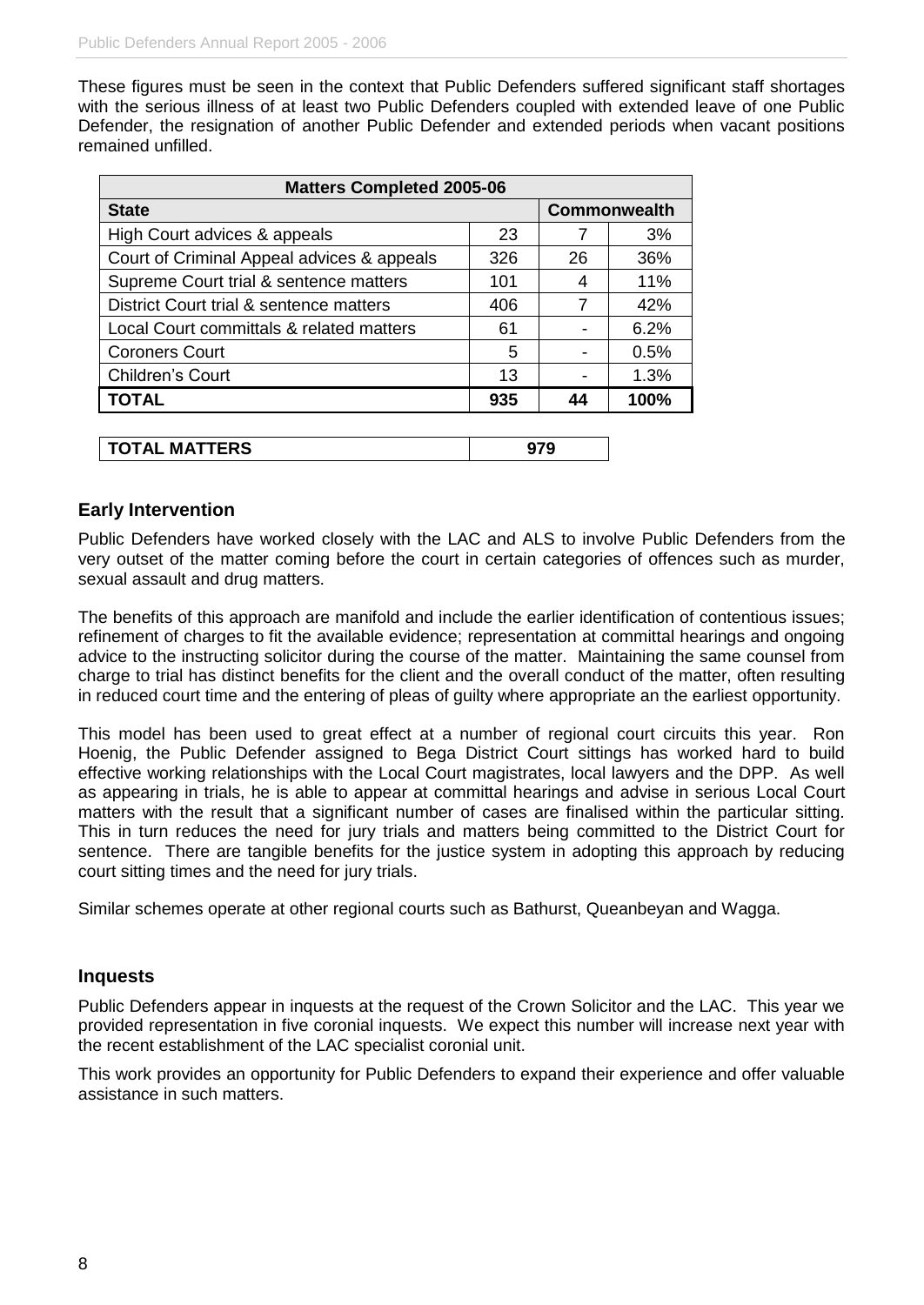# **Significant Cases**

High Court and Court of Criminal Appeal (CCA) cases form a major part of our work. Some significant cases completed this year include:

- **Skaf v R.** This was High Court appeal instigated by the Crown against inadequacy of sentence. John Stratton SC, Deputy Senior Public Defender successfully defended the appeal.
- **NZ**. This case was argued before the CCA and turned on the issue of whether video evidence of complainants and witnesses in sexual assault cases should be provided to the jury as part of their considerations in the jury room. Andrew Haesler SC, Deputy Senior Public Defender successfully argued that the material should only be presented in open court.
- **DPP v El Mawas.** The issue involved s.32 of the *Mental Health (Criminal Procedure) Act 1990*  and it's applicability to a respondent charged with assault.
- <span id="page-12-0"></span> **GJ.** The Northern Territory Aboriginal Legal Service briefed Andrew Haesler SC in this matter involving the application of principle permitting traditional aboriginal beliefs and law to reduce the moral culpability of the offender.

# **Providing Aid in the Solomon's**

The Public Defenders were able to provide representation in the High Court and Court of Appeal of the Solomon Islands under a memorandum of understanding with AusAID. Anthony Cook, Public Defender, volunteered to appear in these matters. Permission was sought and obtained from the Attorney General in each instance of travel to appear in these cases. AusAID covered all costs.

Mr Cook appeared in seven matters this financial year for periods of up to 3 weeks at a time. The Public Solicitor for the Solomon Islands sent a letter of thanks, praising his advocacy skills and noting also the valuable role he played in advising, guiding and assisting many of the lawyers in that office on evidentiary and procedural matters.

# <span id="page-12-1"></span>**Public Defender at The Hague**

Chrissa Loukas, a Public Defender since 1995, has spent the last two years as defence counsel at the International Criminal Tribunal for the former Yugoslavia. Ms Loukas was also appointed as Vice-President of the Association of Defence Counsel during that time. Ms Loukas was one of the first Australian counsel to appear at the Hague and has been praised for her skills and commitment as an advocate in a difficult and challenging position. Ms Loukas will return to duties as a Public Defender in August 2006.

# <span id="page-12-2"></span>**Other Assistance Provided**

Public Defenders also act as an important resource for the legal profession generally through the provision of telephone and brief non-case written advices. This year, 458 instances of advice were provided to the profession on legal, ethical and practice issues.

By providing this service, Public Defenders are fully utilised in the times when they are not in court.

Our website is also a valuable resource for the profession and students with 506,264 visits to the site. As one satisfied user commented *"I am a new barrister looking for criminal information and found the site incredibly up to date and comprehensive, providing summaries of recent cases and guidelines to sentencing"*.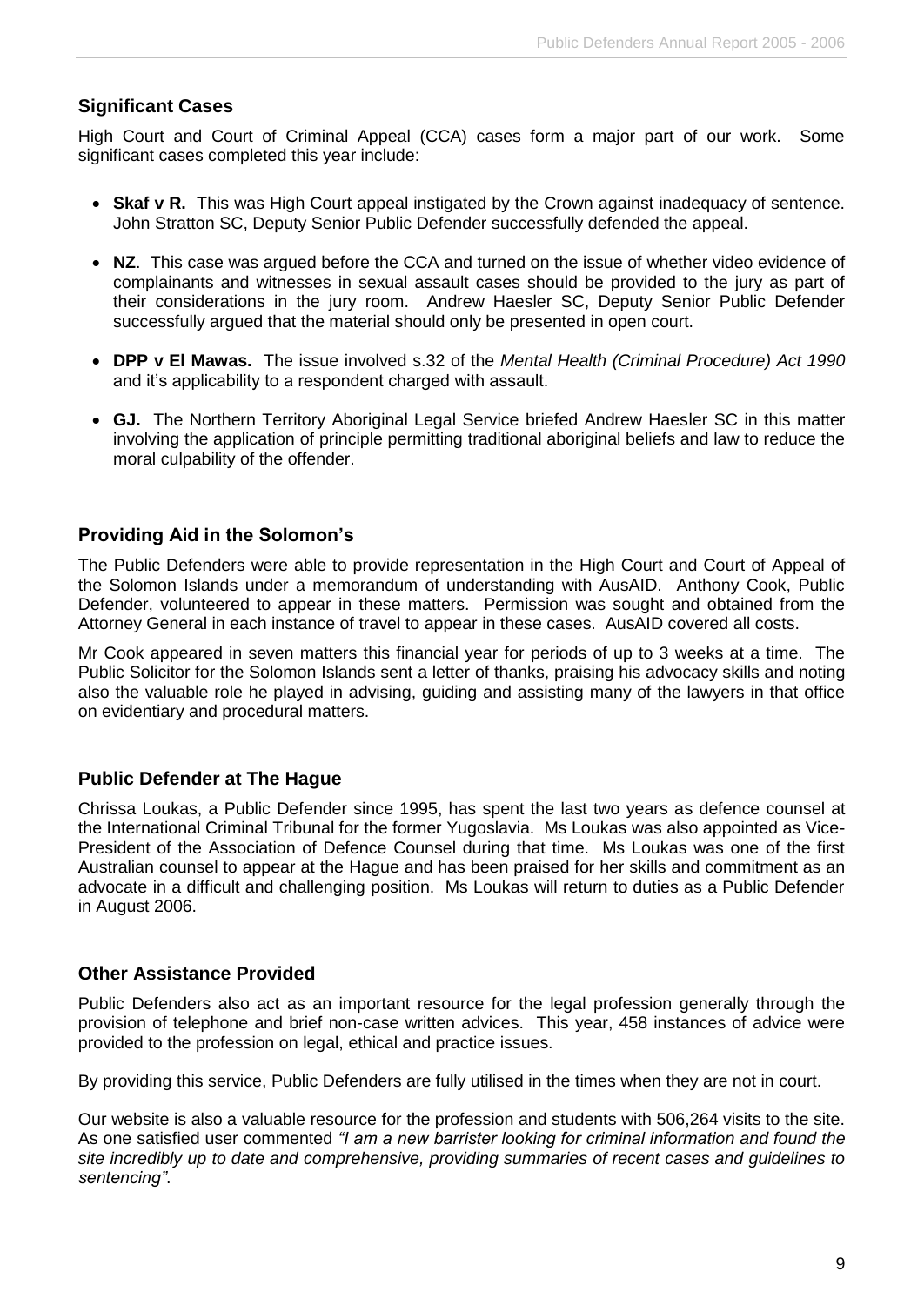# <span id="page-13-0"></span>**Law Reform**

An important function of Public Defenders under the Act is the provision of advice to the Attorney General and others on law reform. We regularly make submissions on criminal law reform at the request of the NSW and Australian Law Reform Commissions, Criminal Law Review Division and Parliamentary Committees of Enquiry. In addition, a number of Public Defenders participate in law reform committees and advisory groups.

The Senior Public Defender (or his delegate) has a statutory right as intervener in Guideline Judgments under the *Crimes Sentencing Procedure Act 1999*. No applications were made under these provisions this year.

Peter Zahra SC, Senior Public Defender has been a member of the Sentencing Council for three years. The Council meets 10 times per year.

Major written submissions were made on the following:

- Review of the *Evidence Act*.
- Admissibility of audio- visual evidence of sexual assault complainants from earlier proceedings.
- Sentencing of Federal Offenders.
- Advocates immunity from civil suit.
- Court imposed fines and their enforcement.
- Participation in the Media Consultation Group looking at access to court information.
- Strict and absolute liability offences.

#### <span id="page-13-1"></span>**Participation in Committees**

Public Defenders are frequently invited to participate on various committees involved with the administration of justice. This year Public Defenders were members of the following committees:

- The NSW Bar Association Criminal Law Committee.
- The NSW Bar Association Silks Committee.
- The Court of Criminal Appeal and Common Law Division Court Users Group.
- District Court Criminal Listing Committee.
- Australian Law Reform Federal Sentencing Committee.
- Australian Law Reform Review of the Evidence Act Committee.
- Western NSW Community Legal Centre Committee.
- The Attorney General's Sexual Assault Task Force.

#### <span id="page-13-2"></span>**Indigenous Lawyers Program**

The Attorney General under the Indigenous Justice Strategy approved funding and since 2001 the Public Defenders have provided an Indigenous Law Graduates Program. Funding of \$20,000 per graduate per annum was provided under the Department's Aboriginal Program, initially to assist aboriginal law graduates establish themselves at the NSW Bar.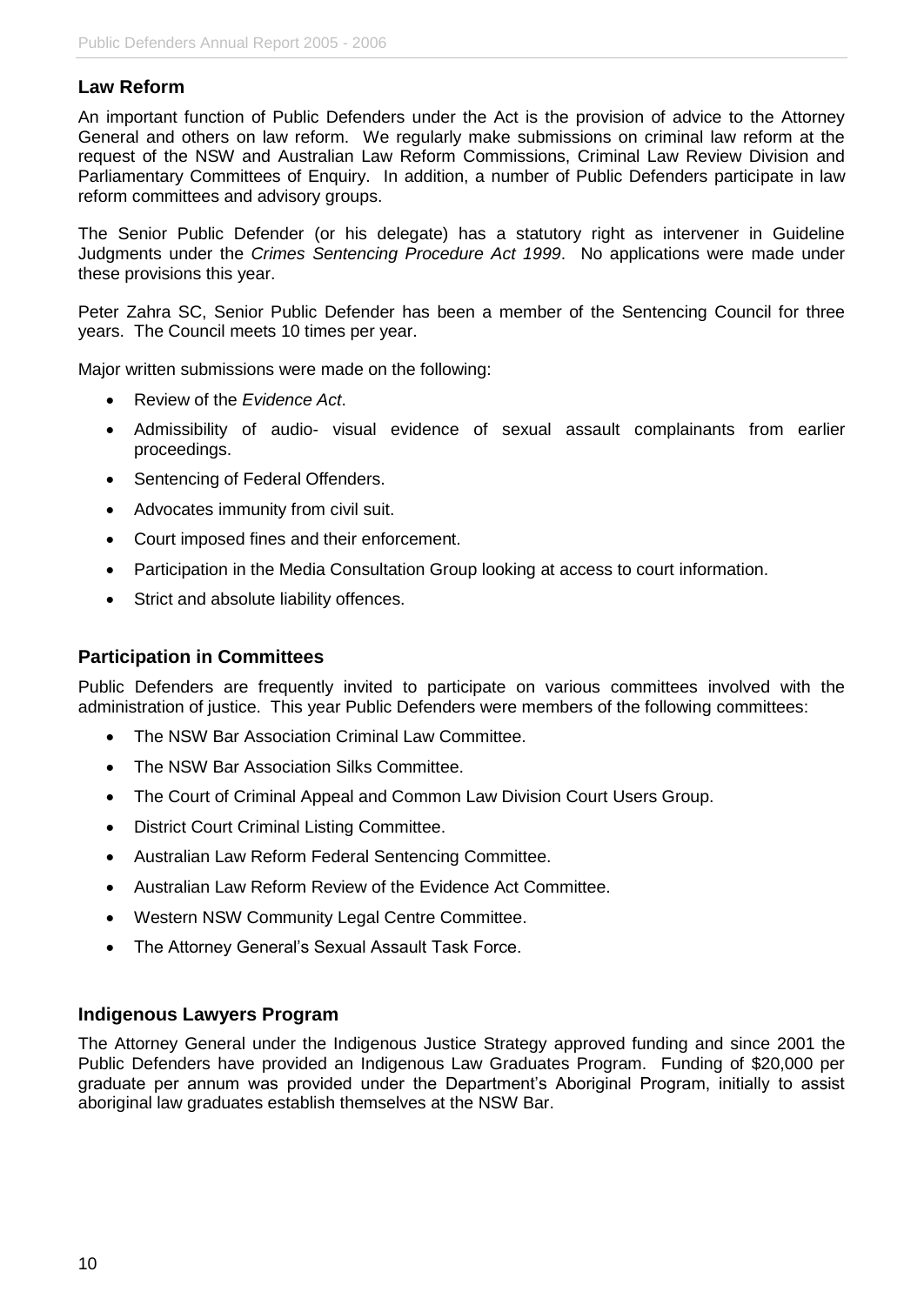The program was expanded this year to include all law graduates needing assistance to move into their legal career, not just those wishing to go to the Bar. Funding can now be directed to pay for the practical legal training component necessary for admission to practise as a solicitor. Under this program Public Defenders pay the course fees and pays the successful applicant a wage based on a graduate salary. Our first graduate under this new program would not otherwise have been able to afford the fees and the loss of income that would have occurred if we were not able to fund this part of his legal education.

Our current graduate, Don Jenner, has found the experience to be invaluable in his development as a lawyer and considers the program a vital one in encouraging the entry of more aboriginal people into the legal profession.

# <span id="page-14-0"></span>**Continuing Professional Education**

The highlight of the year continues to be the Annual Criminal Law Conference held at the Taronga Zoo Conference Centre on 20th and 21st May with over 130 criminal law practitioners attending, including lawyers from Queensland and the ACT.

Conference topics addressed a variety of practice issues including effective cross-examination and topical subjects such as counter-terrorism laws and proposed changes to the Evidence Act along with practice management issues including stress management and how to maintain good health as a legal practitioner

Public Defenders are also in high demand to speak at other seminars and conferences conducted by the LAC, ALS, Young Lawyers and tertiary institutions. We also have established a reputation at an international level with Dina Yehia, Public Defender presenting a paper on Public Defenders as part of a seminar on Counsel Issues at the International Criminal Court, The Hague.

I have introduced various strategies such as encouraging Public Defenders to attend occasional conferences to expand their skills into new areas and to increase the variety of work available to Public Defenders where possible.

We play an important role in providing tutors for criminal readers at the NSW Bar as well as providing instructors for the Bar Association Readers course.

Public Defenders continue to support law students with their external placement programs by offering volunteer opportunities throughout the year. We have also implemented the Public Defenders prize for "Best Performance in a Criminal Appeal Project" as part of the University of NSW Law Faculty annual prize ceremony.

This year we provided a blind law graduate with the opportunity to complete 16 weeks practical work experience at Chambers. During the 16 weeks training we were able to arrange short-term placements with the LAC and the DPP, and one day sittings with Judge Ainslie-Wallace and Judge Berman. Public Defenders and support staff made a considerable commitment to assisting the graduate in every day adjustments, including taking him to and from court and helping with his mobility training.

<span id="page-14-1"></span>We participated in the "Stepping into Law Program" – a program organised by the Australian Employers' Network on Disability for law students with a disability approaching the completion of their degree. We employed a student for four weeks to help him gain an insight into the realities of criminal practice. The program was a great success, with our student remarking on the excellence of the Public Defenders as advocates and the increased confidence he gained from participating in the program.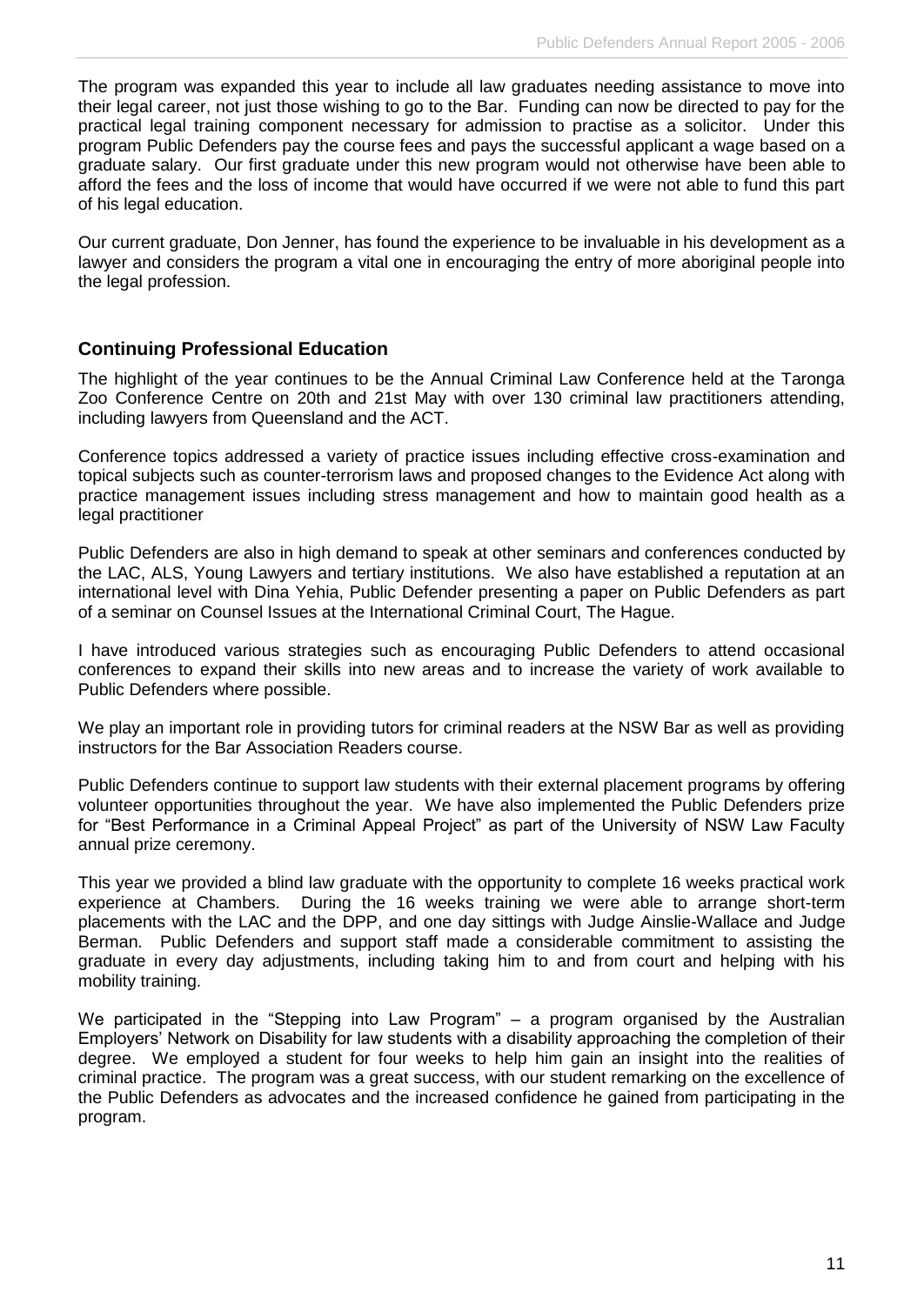### **Looking ahead**

As with many other government bodies, we are mindful of the need to manage within budgetary constraints. We have managed to do so for the last three financial years, by keeping a tight reign on expenditure and through revenue raising activities such as our annual conference.

Next year will be even more challenging as we endeavour to maintain our current high standard of service within a climate of increasing costs for goods and services. Our ability to meet the new demands arising from the expansion of justice services in the Parramatta Precinct will be a matter for serious consideration in the next two years.

A major project for next year is the implementation of the Matter Tracking System. This will create an integrated system for booking Public Defenders and data collection. It will result in significant efficiencies in workflow and serve as a valuable management tool in analysing our output and productivity.

We will also reassess our administrative support services to ensure they continue to meet the increasingly complex demands on our services.

Our involvement in terrorism trials will consume considerable resources, as the briefs are remarkably complex and voluminous. These matters must be balanced against the need to continue to provide the breadth of service to the community throughout NSW.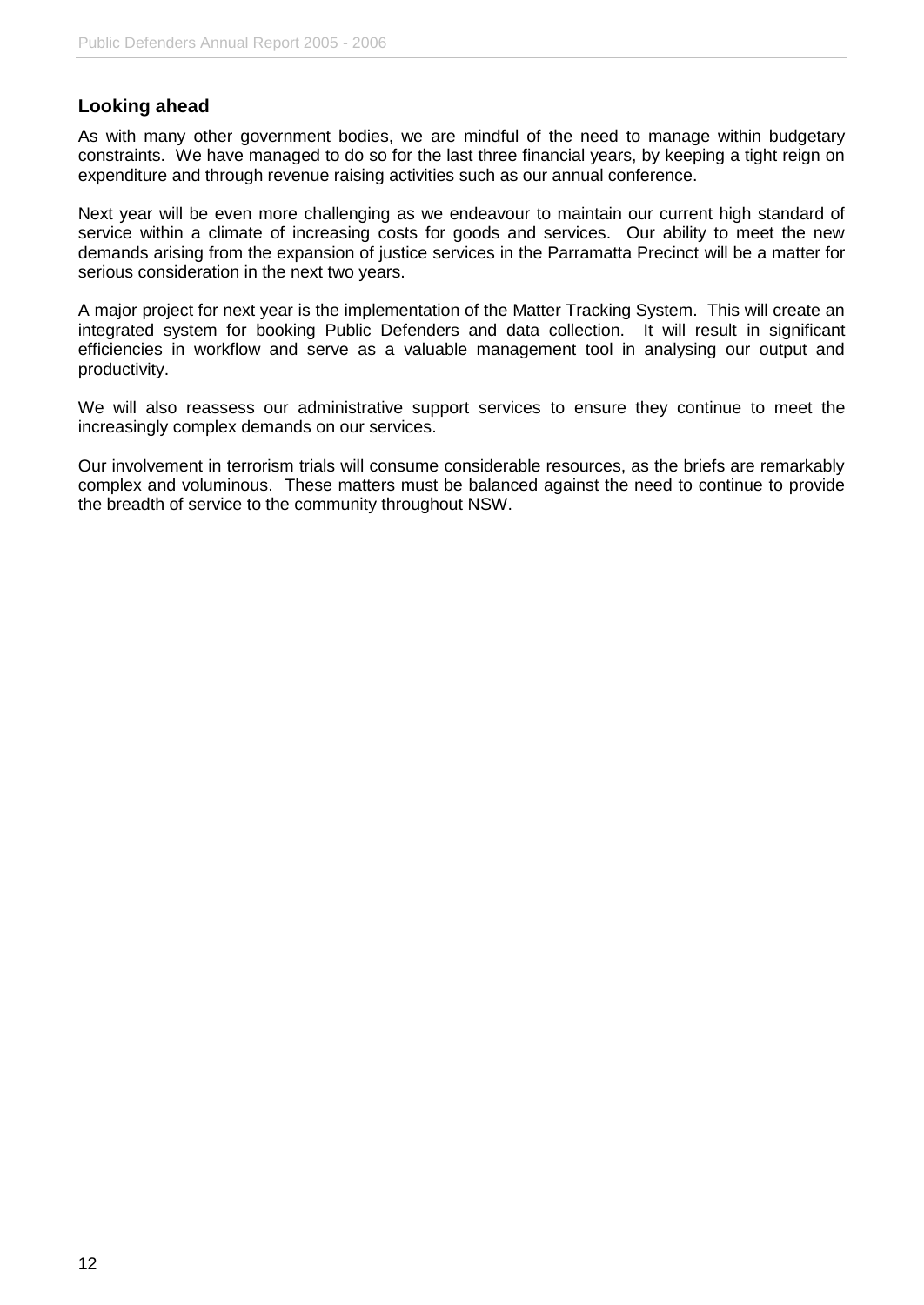| Movements and Appointments as of June 2006 |                                             |                  |  |
|--------------------------------------------|---------------------------------------------|------------------|--|
|                                            |                                             | <b>Appointed</b> |  |
| Senior Public Defender (SPD)               |                                             |                  |  |
| Peter Zahra SC                             | <b>SPD</b>                                  | 25.10.01         |  |
|                                            | originally appointed                        | 03.04.89         |  |
| Deputy Senior Public Defenders (DSPD)      |                                             |                  |  |
| Chris Craigie SC                           | DSPD (acting)                               | 14.11.01         |  |
|                                            | <b>DSPD</b>                                 | 20.01.02         |  |
|                                            | originally appointed                        | 05.09.94         |  |
| <b>Andrew Haesler SC</b>                   | <b>DSPD</b>                                 | 28.07.05         |  |
|                                            | originally appointed                        | 24.01.95         |  |
| <b>John Stratton SC</b>                    | <b>DSPD</b>                                 | 28.07.05         |  |
|                                            | originally appointed                        | 10.03.97         |  |
| <b>Public Defenders</b>                    |                                             |                  |  |
| <b>Mark Austin</b>                         |                                             | 05.06.95         |  |
| Lloyd Babb                                 | Acting - appointment<br>delayed until 10/06 | 16.10.06         |  |
| John Booth                                 |                                             | 09.08.01         |  |
| <b>Chris Bruce</b>                         |                                             | 26.04.88         |  |
| Robyn Burgess                              | part-time                                   | 13.12.00         |  |
| <b>Richard Button SC</b>                   |                                             | 06.05.91         |  |
| <b>Anthony Cook</b>                        |                                             | 21.10.99         |  |
| <b>Helen Cox</b>                           | part-time                                   | 17.07.95         |  |
| Sean Egan                                  | part-time                                   | 19.06.96         |  |
| Leonie Flannery SC                         |                                             | 15.07.96         |  |
| <b>Terry Golding</b>                       |                                             | 24.11.03         |  |
| <b>Brian Hancock</b>                       | acting                                      | 29.08.05         |  |
| Ron Hoenig                                 |                                             | 06.10.87         |  |
| Chrissa Loukas                             |                                             | 17.07.95         |  |
| Peter Pearsall                             |                                             | 06.12.01         |  |
| Belinda Rigg                               |                                             | 27.01.04         |  |
| Craig Smith                                | acting                                      | 13.06.06         |  |
| Angus Webb                                 |                                             | 15.07.96         |  |
| Eric Wilson                                |                                             | 09.08.01         |  |
| Paul Winch                                 |                                             | 21.10.99         |  |
| Dina Yehia                                 |                                             | 28.07.99         |  |
| Philip Young SC                            |                                             | 24.07.02         |  |